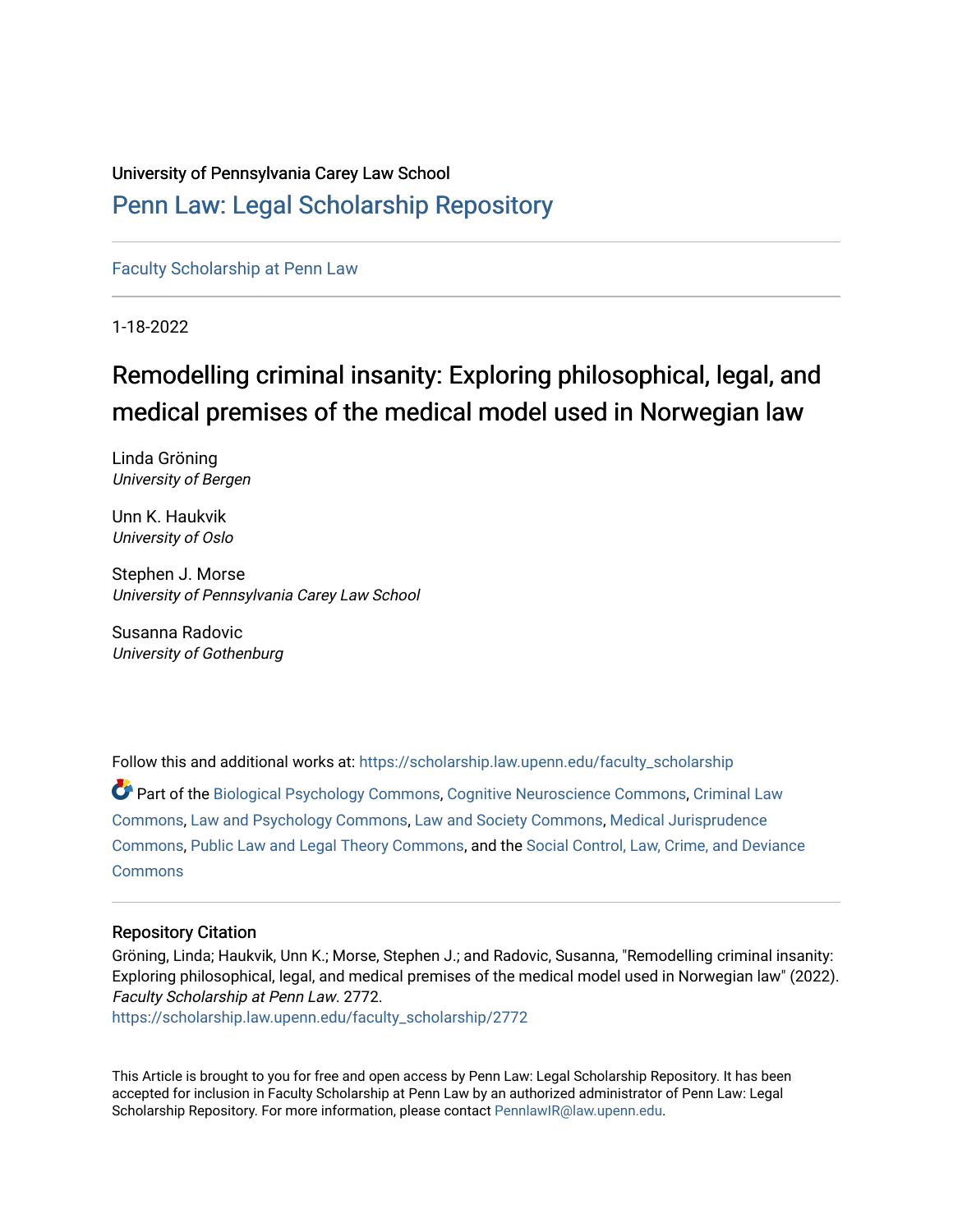

Contents lists available at [ScienceDirect](https://www.sciencedirect.com/science/journal/01602527)

# International Journal of Law and Psychiatry



journal homepage: [www.elsevier.com/locate/ijlawpsy](https://www.elsevier.com/locate/ijlawpsy)

# Remodelling criminal insanity: Exploring philosophical, legal, and medical premises of the medical model used in Norwegian law

Linda Gröning [a](#page-1-0), [b,](#page-1-1) [⁎](#page-1-2) , Unn K. Haukvik [c](#page-1-3), [d](#page-1-4) , Stephen J. Morse [e](#page-1-5) , Susanna Radovic f

<span id="page-1-0"></span><sup>a</sup> *Faculty of Law, University of Bergen, Norway*

<span id="page-1-1"></span><sup>b</sup> Regional Regional Centre for Research and Education in Forensic Psychiatry and Psychology, Hauke Land University Hospital of Bergen/Norway, Det Juridiske Fakultet,

*PB7806, 5020 Bergen, Norway*

<span id="page-1-3"></span><sup>c</sup> Department of Mental Health and Addiction, Institute for Clinical Medicine, University of Oslo & Centre for University of Bergen, Norway

<span id="page-1-4"></span><sup>d</sup> Regional Regional Centre for Research and Education in Forensic Psychiatry and Psychology, Oslo University Hospital, PB 4956, Nydalen, 0424 Oslo, Norway

<span id="page-1-5"></span>e Psychology & Law in Psychiatry, University of Pennsylvania Law School and School of Medicine, 3501 Sansom St., Philadelphia, PA 19104-6204, USA

<span id="page-1-6"></span><sup>f</sup> Department of Philosophy, Linguistics and Theory of Science & Centre for Ethics, Law and Mental Health, University of Gothenburg, Box 100, SE-405 30 Gothenburg, Sweden

#### ARTICLE INFO

*Keywords:* Medical model Criminal insanity Norwegian insanity law Criminal responsibility Mental disorder

#### ABSTRACT

This paper clarifies the conceptual space of discussion of legal insanity by considering the virtues of the 'medical model' model that has been used in Norway for almost a century. The medical model identifies insanity exclusively with mental disorder, and especially with psychosis, without any requirement that the disorder causally influenced the commission of the crime. We explore the medical model from a transdisciplinary perspective and show how it can be utilised to systematise and reconsider the central philosophical, legal and medical premises involved in the insanity debate. A key concern is how recent transdiagnostic and dimensional approaches to psychosis can illuminate the law's understanding of insanity and its relation to mental disorder. The authors eventually raise the question whether the medical model can be reconstructed into a unified insanity model that is valid across the related disciplinary perspectives, and that moves beyond current insanity models.

### **1. Introduction**

The legal doctrine of criminal insanity concerns a criminal defendant's lack of capacity for responsible action and provides an excuse from responsibility and punishment in most countries. Although it is both ubiquitous and ancient in western legal systems, the criteria for criminal insanity continuously stir controversy. Insanity rules differ among jurisdictions (Simon & Ahn-Redding, 2008; Stuckenberg, 2016), but commonly rely on disputed assumptions about mental disorders (see inter alia, Slobogin, 2000; Hallevy, 2017) In the modern era, both the justification for the doctrine and its adjudication depends heavily on the teachings of psychiatry and on diagnostic categorisations. Psychosis appears to be central to the understanding of criminal incapacity based on mental abnormalities (Moore, 2015), but the legal relevance of psychosis is unclear.

Scholars disagree on which insanity model reflects the most adequate approach to provide legally, morally, and socially justifiable delimitation of criminal responsibility – and on whether the insanity doctrine can be defended at all (see inter alia, Slobogin, 2009; Goodin &

 $\label{P:R2} \begin{minipage}[t]{\begin{minipage}[t]{0.9\textwidth}\begin{minipage}[t]{0.9\textwidth}\begin{minipage}[t]{0.9\textwidth}\begin{minipage}[t]{0.9\textwidth}\begin{minipage}[t]{0.9\textwidth}\begin{minipage}[t]{0.9\textwidth}\begin{minipage}[t]{0.9\textwidth}\begin{minipage}[t]{0.9\textwidth}\begin{minipage}[t]{0.9\textwidth}\begin{minipage}[t]{0.9\textwidth}\begin{minipage}[t]{0.9\textwidth}\begin{minipage}[t]{0.9\textwidth}\begin{minipage}[t]{0.9\textwidth}\begin{minipage}[t$  $\label{P:R2} \begin{minipage}[t]{\begin{minipage}[t]{0.9\textwidth}\begin{minipage}[t]{0.9\textwidth}\begin{minipage}[t]{0.9\textwidth}\begin{minipage}[t]{0.9\textwidth}\begin{minipage}[t]{0.9\textwidth}\begin{minipage}[t]{0.9\textwidth}\begin{minipage}[t]{0.9\textwidth}\begin{minipage}[t]{0.9\textwidth}\begin{minipage}[t]{0.9\textwidth}\begin{minipage}[t]{0.9\textwidth}\begin{minipage}[t]{0.9\textwidth}\begin{minipage}[t]{0.9\textwidth}\begin{minipage}[t]{0.9\textwidth}\begin{minipage}[t$  $\label{P:R2} \begin{minipage}[t]{\begin{minipage}[t]{0.9\textwidth}\begin{minipage}[t]{0.9\textwidth}\begin{minipage}[t]{0.9\textwidth}\begin{minipage}[t]{0.9\textwidth}\begin{minipage}[t]{0.9\textwidth}\begin{minipage}[t]{0.9\textwidth}\begin{minipage}[t]{0.9\textwidth}\begin{minipage}[t]{0.9\textwidth}\begin{minipage}[t]{0.9\textwidth}\begin{minipage}[t]{0.9\textwidth}\begin{minipage}[t]{0.9\textwidth}\begin{minipage}[t]{0.9\textwidth}\begin{minipage}[t]{0.9\textwidth}\begin{minipage}[t$ Bennet, 2018; [Malasteti,](#page-7-7) Jurjako, & Meynen, 2020). The UN Convention on the rights of persons with disabilities has sparked debate about whether there is a moral or lawful basis for people with mental impairment to be treated differently from others under the criminal law (see inter alia UN Doc A/HRC/10/48, p.15; [Minkowitz,](#page-7-8) 2014; [Perlin,](#page-7-9) 2017). The international discourse currently reflects a paradigmatic understanding of insanity that is mainly framed by Anglo-American law (Sinnott-Armstrong & Levy, 2011). Following this paradigm, most countries have modelled their rules (or practices) on a 'mixed model' which requires both a mental disorder criterion, and a functional causal requirement that the disorder resulted in certain functional (cognitive or control) impairments that influenced the commission of the crime (Simon & Ahn-Redding, 2008; [Stuckenberg,](#page-7-1) 2016). The 'medical model' identifies insanity exclusively with mental disorder, and whether the disorder influenced the commission of the crime is not relevant. Such a model has been used in Norway for almost a century, with psychosis as a proxy for insanity ([Gröning,](#page-7-11) 2021; Gröning, [Haukvik,](#page-7-12) & Melle, 2019). Noteworthy, it has been defended as a more justifiable approach to in-

<https://doi.org/10.1016/j.ijlp.2022.101776>

Received 18 November 2021; Received in revised form 6 January 2022; Accepted 8 January 2022 0160-2527/© 2021

<sup>⁎</sup> Corresponding author at: Faculty of Law, University of Bergen, Norway.

<span id="page-1-2"></span>*E-mail addresses:* Linda.groning@uib.no (L. Gröning), u.k.h.haukvik@medisin.uio.no (U.K. Haukvik), [smorse@law.Upenn.edu](mailto:smorse@law.Upenn.edu) (S.J. Morse), [susanna.radovic@gu.se](mailto:susanna.radovic@gu.se) (S. Radovic).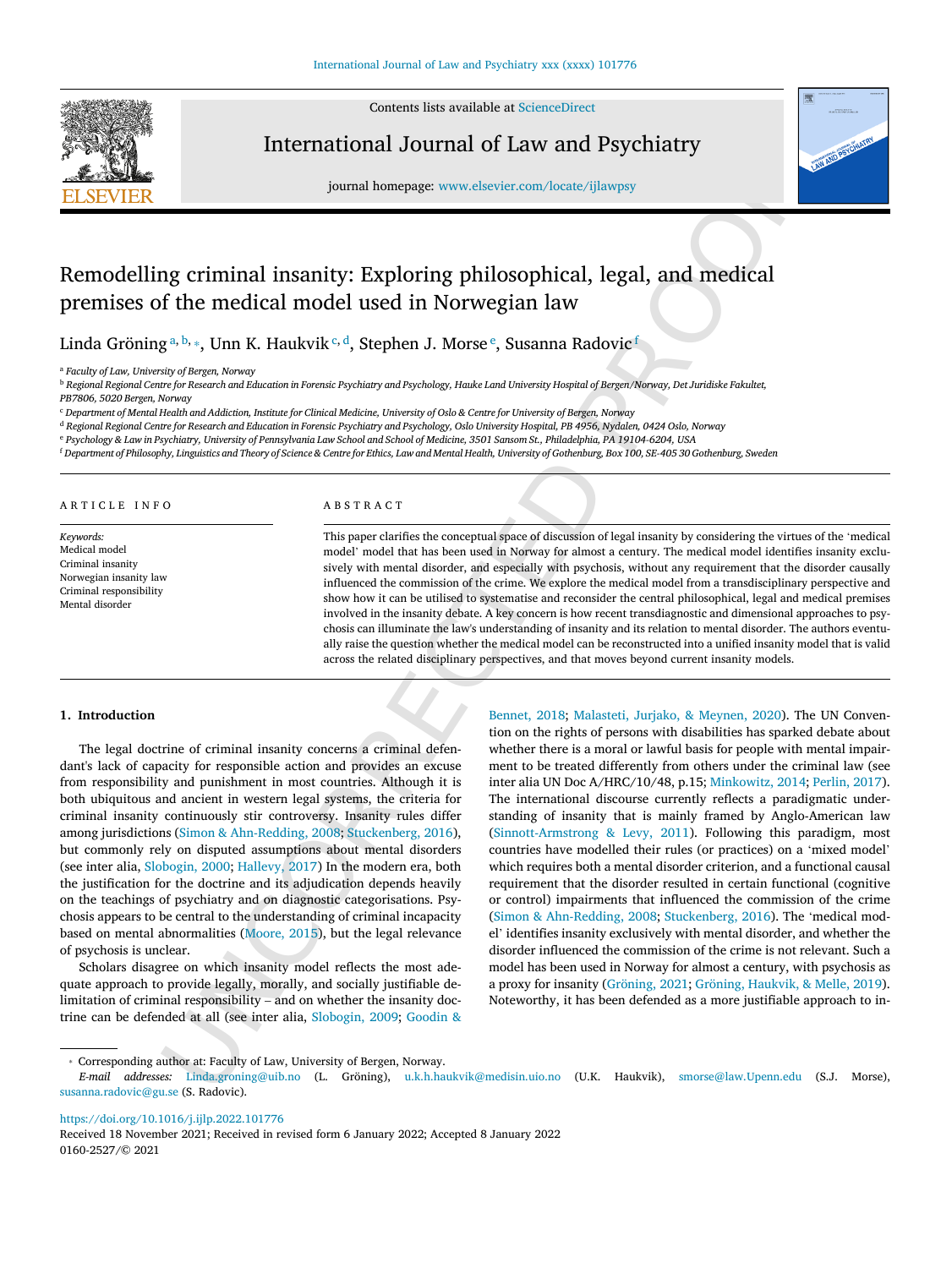sanity [\(Moore,](#page-7-4) 2015), which challenges the insanity doctrines of most countries ([Bijlsma,](#page-6-0) 2018).

We argue that the medical model has not been sufficiently explored in contemporary reconsiderations of insanity doctrines. A key challenge is that the discussions about criminal insanity involve arguments, concepts, and premises from several fields, where law, psychiatry/psychology and philosophy are the most central to the debate. While each discipline provides valuable insights to the discussion, the transfer of knowledge across disciplines may produce confusion. When key concepts are transferred between established disciplines, there is a risk of misunderstandings due to different definitions and interpretations of the concepts at hand.

Therefore, our aim is to clarify the conceptual space of the insanity discussion by paying attention to the virtues of the medical model. We will explore this model from a transdisciplinary perspective and show it can be utilised to *systematise and reconsider* the central premises involved in the insanity debate. [1](#page-2-0) Our aim is not to defend or argue against the medical model, but merely to discuss how it may function as a new point of entry for studying criminal insanity. To obtain this, we propose a conceptual framework that views criminal insanity as a *multifaceted phenomenon*, consisting not only of legal, but also of philosophical and medical elements. This framework thus utilizes the disciplinary fields that are central to illuminate the law's understanding of insanity and its relation to mental disorder. We will pay specific attention to recent mental health research that involves *transdiagnostic and dimensional approaches to psychosis* (as a heterogeneous phenomenon that occurs across diagnostic categories and with different degrees of seriousness)*,* because we consider such approaches more relevant to legal purposes than the standard diagnostic use of categories. Eventually, we raise the question whether the medical model can be remodelled into a *unified insanity model* that is consistent with the concepts and data from the involved disciplines.

The article is structured as follows. First, section 2 presents our conceptual framework and understanding of criminal insanity as a multifaced phenomenon. Section 3 turns to the medical model, and how our conceptual framework could be utilised to explore it. Section 4 provides reflections on the medical model as a gateway to a valid unified model. Finally, [section](#page-6-1) 5 offers brief concluding remarks.

#### <span id="page-2-1"></span>**2. Criminal insanity as a multifaceted phenomenon**

Building on our previous research, we begin with outlining a multifaceted conceptualisation of criminal insanity. This relies on a rational reconstruction of legal concepts (Alexy & Peczenik, 1990; Bankowski, MacCormick, Summers, et al., 2016, pp. 9–28) that recognizes that the insanity doctrine relies on three basic assumptions: (1) Humans generally possess the capacity for responsible behavior; (2) mental disorders can affect this capacity; and 3) criminal responsibility and punishment require the capacity for responsible behavior (see inter alia Morse, [2016,](#page-7-13) pp. 239–276). As such, the insanity doctrine contains not only legal, but also philosophical, moral and medical perspectives.

In its philosophical elements, the insanity doctrine needs to be understood by metaphysical and normative premises at different levels of abstraction (see inter alia, Moore, 1984). Any account of insanity is shaped by how the various premises are understood and related to each other. These premises concern both descriptive and normative accounts of the requirements and limits of human agency, freedom of action and responsibility, as well as of the nature of insanity and mental disorder. The philosophical perspectives also include epistemic considerations, concerning the transfer of knowledge between medicine and law. Each

of these topics has generated a large amount of literature and many rival understandings of the premises of psychiatry and related control systems for the justifications and content of insanity doctrine. This literature also includes critical accounts of psychiatric power (see inter alia, Foucault, 1965).

The positive legal doctrines and practices are crucial for understanding the insanity defense. Law is a distinct normative enterprise that regulates social interaction (Van Hoecke & Warrington, 1988), with the primary aim to guide behavior through practical reason. Any legal system's idea of the relation between mental disorder and responsibility is transformed into rules and standards, primarily by legislators and judges. These agents are guided inter alia by their social and cultural context, constitutional principles and functional demands of the criminal justice system, such as regarding the possibility of proving criminal (in)sanity (Gröning, 2015). This provides the insanity doctrine with several legal features that are somewhat contingent to a specific legal order. We know from previous research that different countries have different insanity rules, different responses to people found to be insane and different forensic systems (Goethals, 2018; Simon & [Ahn-Redding,](#page-7-0) [2008](#page-7-0); Stuckenberg, 2016). However, previous research also indicates that the content of legal rules does not always correspond to the expected legal outcome of the application of the rules. Jurors' intuitive prototypes may for instance shape their verdicts more than legal definitions of insanity (Ceci & Burd, 2016; [Louden](#page-7-17) & Skeem, 2007). The tensions between rules and practical outcomes are also a product of the jurisdiction's legal culture. Thus, the law includes various kinds of rule-, practice, and culture perspectives (Koch, [Skodvin,](#page-7-18) & Sunde, 2017).

Les also concernant and procedure appearance. The measures of the concernent of the system of the concernent of the measure of the measure of the measure of the measure of the measure of the measure of the measure of the The insanity doctrine further relies on assumptions about the existence and nature of mental disorders and how these affect the individual's capacity for responsible behavior. This relates the law to the extensive mental health discourse that includes many different perspectives on mental disorder, including neuroscientific, biological, and phenomenological perspectives. Law and neuroscience has in this regard developed into a large discourse (see inter alia, D'Aloia & Errigo, 2020). However, current insanity doctrines especially include psychiatric (diagnostic) perspectives. Criminal insanity has been described as a 'hybrid construct' developed through the interplay between judges and forensic psychiatric experts [\(Thom,](#page-7-19) 2010; Thom & [Finlayson,](#page-7-20) 2013). Scholars have also pointed to psychosis as central to a common western idea of insanity [\(Moore,](#page-7-4) 2015; [Wondemaghen,](#page-7-21) 2017, pp. 133–152), drawing attention to the fact that many of those acquitted due to insanity are diagnosed with schizophrenia (Callahan, Steadman, [McGreevy,](#page-6-6) et al., 1991; Perlin, 2017b; [Tsimploulis,](#page-7-23) 2018). Current psychiatric practices are at the same time increasingly criticized in light of advancing scientific theory and data that challenges the categorical diagnostic approach (see inter alia [Jablensky,](#page-7-1) 2016; [Scull,](#page-7-24) 2021). In addition, the mental health discourse also recognizes the cultural perspective. It is commonly acknowledged that the understanding and experience of serious mental disorders, for instance the content of psychotic delusions, may vary across cultures (Gaebel & Zielasek, 2015).

We maintain that robust legal knowledge requires the consideration of (at least) all these perspectives. The law is an argumentative enterprise that gains legitimacy through justifiable rules and judgments. This requires that the premises involved in these justifications are internally and externally valid ([Peczenik,](#page-7-25) 2001). When the law links insanity to philosophical and medical premises, these premises need to be valid and consistent with each other. This is also a practical requirement, as apparent inconsistencies in rules and judgments about criminal insanity and mental disorder may weaken law's social legitimacy. If, for instance, insanity verdicts are justified through faulty statements about how mental disorders affects individuals this may produce mistrust to the correctness of these verdicts. Considering this importance of clarifying and linking the different premises and concepts at stake, we will now turn our attention to the medical model as a possible unifying structure.

<span id="page-2-0"></span> $1$  The article, and its proposed methodology, is related to a research project, funded by the Norwegian research council ([DIMENSIONS](https://www.uib.no/en/dimensions) | University of Bergen [\(uib.no\)](https://www.uib.no/en/dimensions)), where we will explore the law's concepts of criminal insanity and psychosis within the framework of the medical model.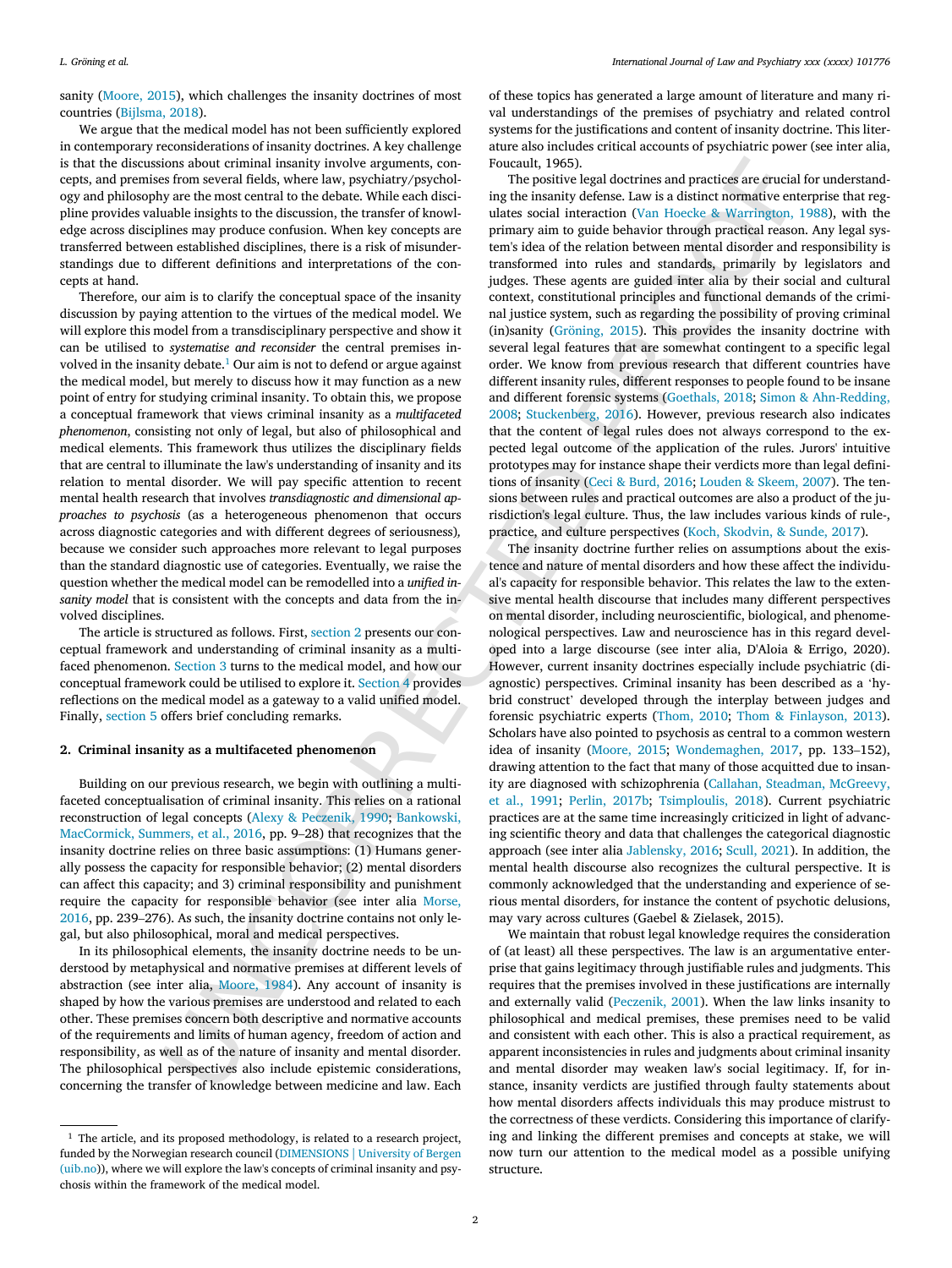## <span id="page-3-0"></span>**3. The medical model as a possible unifying structure**

## *3.1. The content and characteristics of the medical model used in Norwegian law*

To explore the different premises involved in the insanity problem, and how these are related, the medical model used in Norwegian law provides an interesting framework. In general terms, we define a 'medical model' as a model that define insanity exclusively in terms of (some kind of) mental disorder, without *any* requirement that this disorder causally influenced the crime by affecting the cognitive or control capacities that seem related to the crime. Such a medical model has been used in Norwegian law since 1929, when the 1902 Penal code was revised. Since 1929 there has been three major amendments of the insanity rules, the last as recent as 1 October 2020 ([Gröning,](#page-7-11) 2021).

The medical model has thus been operationalized in Norwegian law through different statutory rules. Before 2002, the legal criterion for insanity was 'insane' (*sinnssyk*), which captured those that today would be considered 'psychotic'. Between 2002 and 2020, the legal criterion has been 'psychotic', reflecting the medical concept of psychosis in requiring *significantly impaired reality understanding* [\(Gröning](#page-7-12) et al., 2019). This criterion was retained when the 2005 Penal code was enacted but has recently been amended. The new rule that entered into force 1. October 2020 uses the disorder criterion 'severe deviant state of mind'. It also requires that the defendant was 'insane due to' his or her disorder, which should be assessed in relation to the degree of failure of the defendant's understanding of reality and functional ability. Although this rule thus has replaced the psychosis criterion, with a 'common language' disorder criterion that allow for a large degree of substantial judicial discretion, the essence of the medical model remains. Mental disorder is still sufficient for insanity, and psychosis is still central ([Gröning,](#page-7-11) 2021).

In recent years, the medical model has faced challenges in legal practice. These challenges were made clear tothe public by the case that followed Anders Behring Breivik's killing of 77 people in Oslo and on Utøya on 22 July 2011 (TOSLO-2011-188,627-24). The case raised a wide-ranging international debate about criminal insanity (see inter alia, [Wittig,](#page-7-26) 2013; Bortolotti et al., 2014; Moore, 2015). Was Breivik driven by ideology or insanity? Was his ability to plan reconcilable with insanity? Although the Norwegian penal code equated criminal insanity with being 'psychotic', it did not provide enough guidance about the legal threshold for being psychotic and insane for the judges and experts. Two pairs of experts concluded differently on Breivik's (in)sanity while there was public pressure to hold him criminally responsible (Melle, [2013\)](#page-7-27). The court eventually concluded that Breivik was sane and responsible, mainly by showing that he did not suffer from a psychotic disorder as defined in ICD-10. This link between diagnostic disorder categories in ICD-10 and the legal threshold for being psychotic as a proxy for insanity was, however, not clarified or justified. The judgement was also based on incorrect statements about the relevant disorders, for instance that Breivik's ability to plan was hard to reconcile with schizophrenia (Dahl, 2013).

The Breivik case resulted in the legislature removing the psychosis criterion and replacing it by the above discussed criterion 'severe deviant state of mind' that has less direct medical references. In providing larger judicial discretion, this criterion may result in larger variation in the legal assessment of mentally disordered offenders, and in how the experts' medical point of view is considered (Gröning, 2021). Moreover, the core problems shown by the Breivik case are not unique to Norway and not limited to high-profile cases or to specific insanity rules but are present also in other countries. Insanity standards are generally vague, offering discretion to judges and experts, and insanity judgments are criticized for relying on underdeveloped assumptions about mental disorders.

Despite its manifest shortcomings in legal practice, we argue that a medical model, as an ideal regulation model, may offer a framework for exploring the philosophical, legal, and medical premises of the insanity debate. In contrast to the insanity models used in most countries, this model seems to adopt the premise that it is possible to link philosophical and normative standards for criminal responsibility directly to medical concepts and disorder definitions. By exploring how these key perspectives can be concretisised and related within such a model, we may reach a new understanding of criminal insanity and the legal relevance of mental disorder. In the following, we will outline the contours of such an exploration and provide a practical sketch for addressing questions that needs further considerations.

## *3.2. The philosophical facets of the medical model*

On a fundamental level, the medical model relies on general philosophical premises concerning the nature of mental disorder, human agency, the capacity for responsible behavior, as well as on moral intuitions about who is blameworthy (Moore, 1984; Moore, 1993). Criminal law, which includes the medical model in Norway, is in this regard, paradigmatically built upon an account of the responsible person as someone potentially guided rationally by reasons [\(Morse,](#page-7-13) 2016). A responsible agent, who is potentially blameworthy and a proper target of punishment, is typically understood as normatively competent; capable of rational reflection, and of recognizing and responding to reasons for actions, factual as well as normative [\(Brink,](#page-6-8) 2013).

different permises involved in the massive same and skewne to adopt the permise in a single permission and the permission of the single permission of the single state of the single permission of the single state of the si In the philosophical discourse, there are a multitude of understandings of the concepts involved as well as different theories of how to best account for the requirements for moral (and legal) responsibility. Consequently, there are diverging views on the justifications of the insanity doctrine, relating to different views of justification for punishment. Criminal insanity is firmly connected to the idea, which can be traced back to Aristotle, that only those morally responsible for a crime deserve punishment for it. In order to be responsible for one's actions, in turn, the actions must be voluntary, and the agent must be aware of what he or she is doing, and is capable of rational conduct in response. This view is traditionally linked to retributivism, a theory of justice that emphasises punishment as a just response to immoral acts [\(Moore,](#page-7-26) 1997). However, there are other views of the function or justification of punishment which also justify an insanity defense. Deterrence theories underscore the preventive effects of punishment and incapacitative theories emphasize the need to incapacitate dangerous agents ([Walker,](#page-7-29) 1991). Consistent with these different justifications for punishment, the insanity doctrine is either taken to shield morally innocent offenders from undeserved punishment, or to exempt from punishment those who are not in need of incapacitation or not deterrable by punishment (Moore, 2015).

The Norwegian medical model is understood to involve both retributive and utilitarian justifications ([Gröning](#page-7-12) et al., 2019). The primary justification is retributive and consists in arguments that some mentally disordered offenders are not blameworthy. Offenders who were 'psychotic' at the time of the offence, and with a pronounced intensity of psychotic symptoms have, in this regard, been assumed to lack the capacity for responsible behavior (NOU 2014: 10, p. 111). In addition to this retributive justification, the Norwegian medical model also relies on deterrence justifications. The view is then typically that there is no benefit from holding liable those who are in such a confused and abnormal state of mind and that the criminal justice system's ability to induce members of the public to obey the law through deterrence and the formation of norms is not weakened by absolving these persons of criminal responsibility (NOU 2014: 10, p. 85–86, see also [Gröning](#page-7-0) & [Rieber-Mohn,](#page-7-0) 2015, p. 113).

Considering the more specific relevance of mental disorder for criminal responsibility, the medical model seems more clearly to involve views and premises that conflicts with those involved in "mixed model"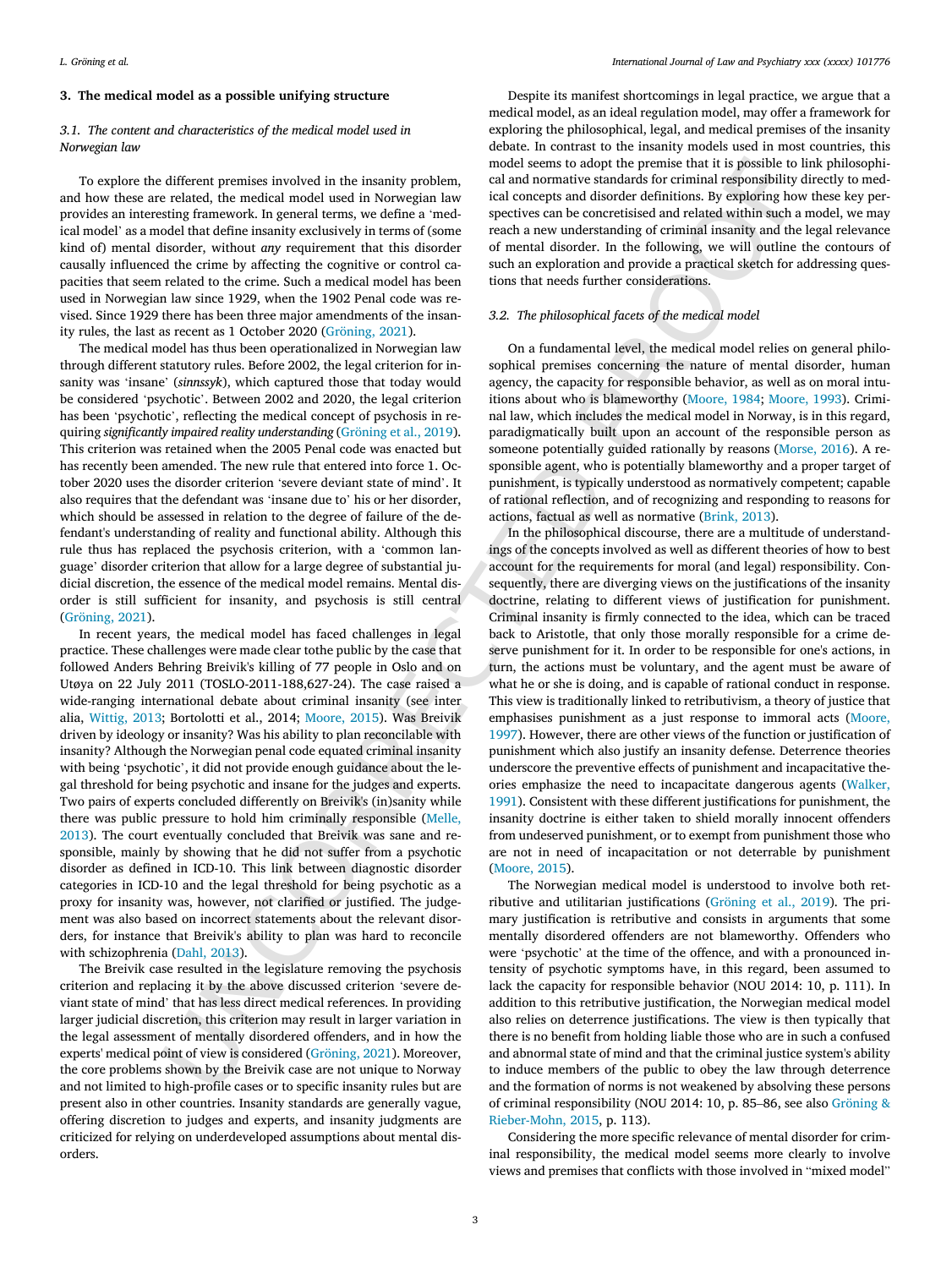insanity doctrines –as it seemingly does not require any causal relation between disorder and crime. As such it seemingly conflicts not only with the legal insanity paradigm, but also with many of the current most influential philosophical accounts operating within this paradigm ([Sinnott-Armstrong](#page-7-10) & Levy, 2011) that typically consider insanity with reference to standards of capacity to understand and/or to control oneself. An influential view is here that the central question is whether a disorder impairs the agent's practical reasoning in a given context – which seems to require some kind of mixed model [\(Morse,](#page-7-13) 2016). However, contemporary philosophical discussions of insanity have also indicated interest in the medical model. Scholars has argued that insanity is best considered a 'status' excuse, where madness itself deprives the individual of the status as a responsible agent ([Moore,](#page-7-4) 2015). Such a view seems to support the essential characteristic of the medical model, i.e., that insanity is identified exclusively with mental disorder without any requirement that it influenced the particular criminal action.

Whether the medical model can be justified or not, thus seems to depend on which philosophical position on responsibility that is taken. At the same time, it is an intriguing question whether a medical model must be linked to a status excuse position, and what practical legal implications such a position in case have. From a practical legal perspective, a medical model can be mainly justified by arguments about the proper functional division between the legislature, the judiciary, and the experts. In Norwegian law, psychosis has also been used as proxy for insanity in statutory legislation to reduce legal uncertainty and evidentiary problems (Gröning, 2015; Gröning et al., 2019). Moreover, the justification for equating insanity with psychosis involves as discussed above arguments to the effect that psychotic offenders lack the normal ability to understand and control their actions, and therefore should not be blamed and punished. Hence, to some extent, Norwegian law has involved a 'mixed model approach' *at the legislative level*, where the legislator's statutory definition of insanity has relied on paradigmatic philosophical premises about the causal relation between mental disorder and criminal action. The argument is then that some (sufficiently) severe mental disorder states, cf. to be psychotic, for practical legal purposes can be assumed to influence action.

In addition, a medical model requires that the specified medical condition required for insanity is present *at the time of the act* (cf. the Norwegian Penal code section 20). This requirement follows from the fundamental action centered and retributive account of criminal responsibility. When Norwegian law used the insanity criterion psychotic, it was therefore required that the defendant was actively psychotic *while committing the crime*. To evaluate insanity, one must also within such a medical model consider for instance that the symptom severity of mental disorders fluctuates over time and assess the severity of the defendant's functional impairments in a specific context of action. This focus on the time of the act, may reduce the practical difference between a medical and mixed model approach.

To fully understand the premises and implications of the medical model, more detailed examination is needed. To what extent and in what way do for instance choices between alternative philosophical justifications in general, and the medical model in particular, set premises for the relevance of mental disorder? The questions of what kind of mental deficits that may qualify for insanity and why, and how diagnostic classifications matter need to be addressed. To explore this further, philosophical analysis of core concepts such as agency, responsibility, and blame, will be required, as well as deeper investigations into the implications of different philosophical views on mental disorder both as phenomenon and as an excuse. Another question of importance concerns potential epistemic challenges regarding knowledge transfer between medicine and law. Such an exploration may also enlighten how and to what extent the medical model essentially differs from mixed model approaches.

#### *3.3. The practical legal facets of the medical model*

To understand the legal facets of the medical model, it is essential to explore the 'internal legal point of view', i.e., the law's authoritative self-description expressed in formal legal sources. Here we need to turn our attention to medical model as it has been defined and applied in practice in Norwegian law, and study the argumentation in (preparatory works/white papers to) the relevant legal rules, court cases and academic legal work. Of specific interest is to identify the key arguments used to explain and justify criminal insanity and its relation to mental disorder. To what extent is for instance the legal concept of psychosis linked to specific medical perspectives or premises, such as diagnoses or symptoms, and are there some standard arguments, such as the ability to plan, that influences legal conclusions? And what about factors concerning the defendant and the character of the crime? Previous studies indicate, for instance, that the defendant's gender influences insanity evaluations in court (Yourstone, Lindholm, M. G., et al., 2008).

To gain comprehensive understanding of the law's concepts of insanity and mental disorder, empirical studies of legal argumentation are thus of importance. Legal empirical studies, today common in legal research, are largely absent in current legal studies of insanity (see [Mackay,](#page-7-19) 1990; Mackay, Mitchell, & Howe, 2006; [Steadman,](#page-7-32) 1985). There is diverse research about different topics relating to the insanity doctrine (Adjorlolo et al., 2019), such as studies providing data about the (mis)use of the insanity defense related to the frequency and rate of insanity acquittals, the attitudes of jurors, gender bias, and the diagnoses of those acquitted by reason of insanity. There are also studies of the decision-making processes of forensic experts ([Mandarelli](#page-7-33) et al., 2019). However, none of these has clarified how insanity and psychosis are conceptualised in authoritative legal sources. It is particularly central to study the application of rules in court cases, i.e., at the trial level, as these may reveal a variety of premises for understanding the law's concepts of insanity and psychosis.

g. E. 12, 2013) that specifies consistent into and started principal represents in further the specific specifies of the specifies of the specific specifies of the specifies of the specifies of the specifies of the specif Two of the authors of this article, have previously carried out a pilot study of all published insanity cases between 2013 and 2018 relating to the medical model in Norwegian law [\(Gröning](#page-7-12) et al., 2019). This study indicated that insanity is associated with diagnoses (mainly schizophrenia) and psychosis symptoms (mainly hallucinations and delusions). This is not surprising given that hallucinations and delusions are the core positive symptoms in impaired reality testing, and that schizophrenia is the disorder in which they most often occur. Studies from other countries show similar results [\(Callahan](#page-6-6) et al., 1991; [Perlin,](#page-7-22) 2017b; Tsimploulis, 2018). The law is unclear, however, about why and how psychotic symptoms matter. Our study also indicated a variation in the application of the rules because defendants with similar disorders are judged differently. The study revealed that the character of the crime and the defendant's ability to plan may affect judgments about the legal concept of psychosis and insanity. This suggests that there are inconsistencies/variation in the legal material that occurs because normative/ cultural ideas about madness alter the legal understanding of psychosis. In other words: the medical model as operationalized in Norwegian law may in the end embody not a medical, but a *normative*, concept of mental disorder constructed from the folk psychological understanding of insanity.

To reach a fuller understanding of the legal construct of insanity and to identify inconsistencies and variations in the legal material, thorough multilayered examinations of the material are needed. Norway has a relatively limited number of insanity cases. There is thus an opportunity to study all cases in which insanity has been tried in the Norwegian courts for a certain period (there are no official statistics, but from our previous studies we expect that there are fewer than 250 cases/year). A further exploration of Norwegian insanity law should involve analysis of how the concepts of insanity and psychosis have changed over time. Broader historical and legal cultural perspectives would for instance help us to understand the reasons for possible varia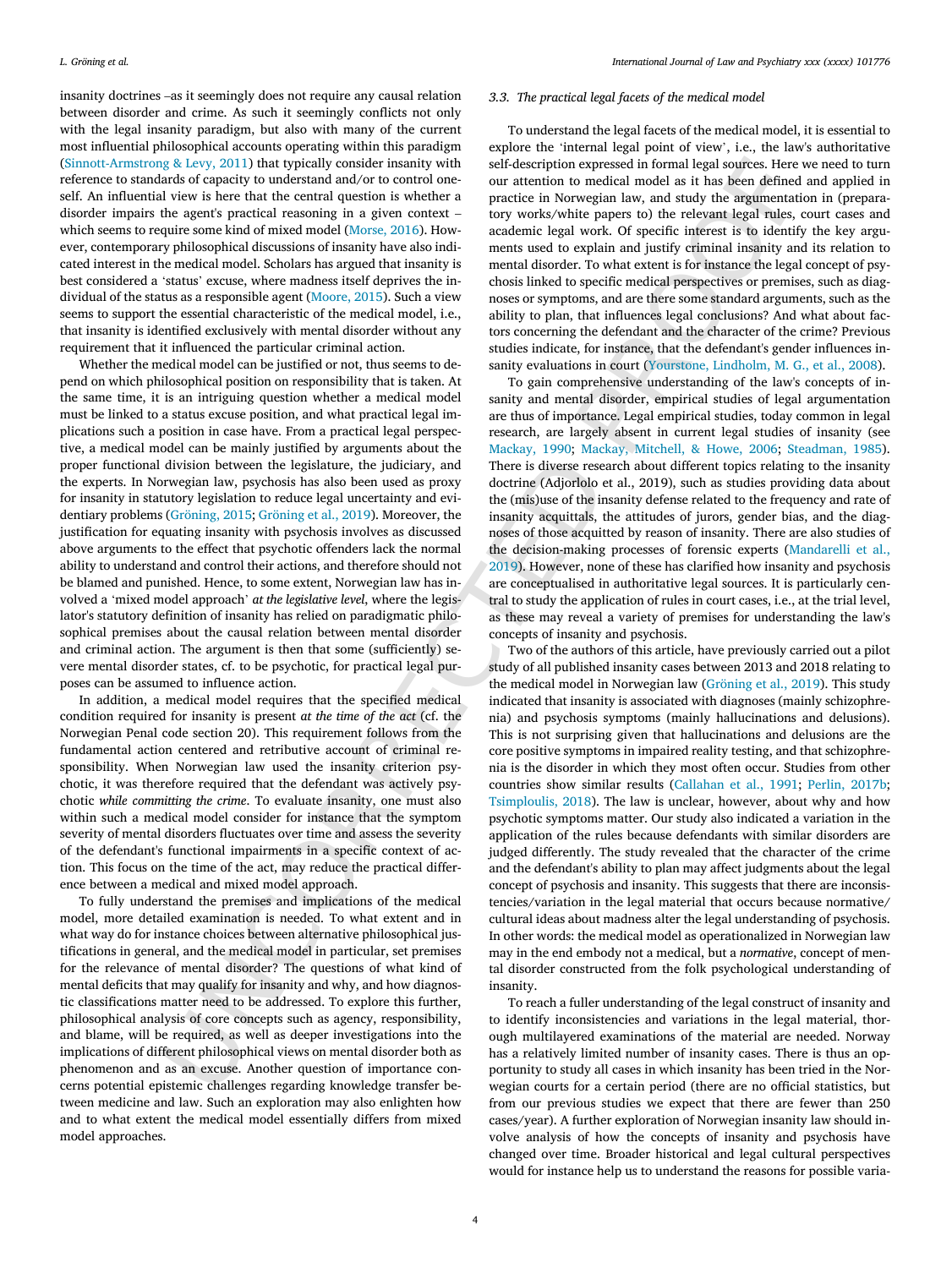tions [\(Skålevåg,](#page-7-34) 2016). The concepts of insanity and psychosis must also be studied across different legal domains, i.e., across rules, preparatory works, court cases and legal academic work, and compared to the use of concepts about mental disorder in other criminal and civil law contexts.

#### *3.4. The medical facets of the medical model*

<span id="page-5-0"></span>The medical perspectives involved in an insanity doctrine must be understood within a legal and normative framework, and not from a purely medical or empirical point of view because these perspectives are contingent on how insanity is legally defined. The mental health discourse also typically serves other aims than informing the law. At the same time, medical and scientific insights can be used to revisit the law's current assumptions about mental disorders. The inclusion of such insights seems especially important regarding the medical model, as it identifies insanity entirely with mental disorder. It is here imperative to explore the relevance of recent approaches in mental health research and seeks to move beyond the psychiatric diagnostic framework. Notwithstanding the usefulness of diagnostic categories, these are clearly not developed for legal purposes ([Moore,](#page-7-4) 2015; [Morse,](#page-7-13) 2016; see also Cautionary statement for forensic use of DSM-5). They are too broad to aid in clarifying the legal concept of mental disorders because there is such heterogeneity within each category, and they are subject to continuous revisions. In addition, an association between insanity and psychiatric diagnosis may stigmatise. Most persons with schizophrenia are not violent or criminal offenders for example (Fazel, Wolf, Palm, & Lichtenstein, 2014; Whiting, Gulati, Geddes, & Fazel, 2021), although too many people think they are.

Thus, we suggest paying attention to the important shift that has occurred in mental health research, from diagnostic categories towards dimensional approaches to psychopathology, both across diagnoses and regarding symptom severity (Barch, 2017; Cuthbert, 2014; Cuthbert & [Insel,](#page-6-12) 2013). That is, psychotic symptoms such as delusions, hallucinations, and thought disturbances may be studied as distinct psychopathological phenomena which may occur in different disorders across the psychosis spectrum, rather than only as part of a cluster of symptoms within a specific diagnostic entity (such as schizophrenia or bipolar disorder). These symptoms may also be recognized as present on a continuum rather than categorically distinct phenomena, such as for instance the dimensional axis that ranges from normal thoughts and perceptions through extreme and overvalued ideas into manifest delusions. There is also a continuum between normal and pathological mood relevant to the understanding of mood disorders (Ruscio, 2019).

To explore whether such approaches could contribute to legal clarification, a key focus should be on *legal arguments about psychosis*, as the key condition within the Norwegian medical model as well as in the insanity doctrines of other countries. Based on our previous studies ([Gröning](#page-7-12) et al., 2019), such arguments appear to involve unclear assumptions about psychosis, with a stronger focus on diagnostic criteria than dimensional evaluations. Dimensional and transdiagnostic insights about psychosis, may here be useful as a new point of entry to critically scrutinize, evaluate and revisit legal arguments and assumptions about mental disorders. Are these assumptions valid, outdated, or underdeveloped and, in case, what improvements are needed from the scientific point of view?

Specific focus should here be paid to the concept of *impaired reality testing* as the medical core concept of psychosis (Bebbington & Freeman, [2017;](#page-6-13) Hugdahl & Sommer, 2018). We have previously showed that impaired reality testing is central also to *the law's* concept of insanity, or perhaps more accurately, to the law's understanding of psychosis as a proxy for insanity [\(Gröning](#page-7-12) et al., 2019). The construct of impaired reality understanding also seems to have some relation to the philosophical account of the responsible person as someone capable of rationally

recognizing and responding to reasons for actions – as it may be understood as an incapacity of doing this.

There are, however, commonly recognized difficulties in drawing the line between intact and impaired reality testing, and the meaning of the concept of impaired reality testing is generally unclear [\(Waters,](#page-7-8) Blom, & Jadri, 2018). If the law should rely on the concept of impaired reality testing, a clarification of its (legal) meaning is needed. There are studies that may cast new light on the dimensional variables of legally relevant constructs like hallucinations, delusions (Elahi, Perez, Varese, et al., [2017;](#page-6-14) Hugdahl, 2015) commonly associated with impaired reality understanding. Such studies may also enlighten the relation between (psychosis) symptom severity and functional impairments (Stratton, Brook, & Hanlon, 2017) relevant to law. If we manage to deconstruct the medical categories that are currently associates with insanity, we may also reach at a more precise explanation of the relevance of mental disorders to criminal responsibility.

#### **4. Towards a unified model of insanity and psychosis?**

We have shown how the medical model can be a gateway to get a better understanding of the links between philosophical, legal, and medical premises involved in insanity discussions. This approach also encompasses the view that it may be possible to reconstruct the medical model into a *unified model* valid across the involved disciplinary perspectives. Such a reconstruction is an ambitious task because it requires systematizing and linking the various philosophical, legal, and medical premises, and we will thus only highlight some preliminary steps in this enterprise.

above of the newborhood in a material place in the spheric reality into the spheric spheric and the spheric spheric spheric spheric spheric spheric spheric spheric spheric spheric spheric spheric spheric spheric spheric s First, analyzing the validity of the identified involved philosophical, legal and medical premises is required. Invalid premises inherent in existing accounts of the medical model, such as faulty medical premises about disorders or gender bias in the law's application in practice of this doctrine, should be excluded. The next step would be to analyse which arguments should prevail in cases of conflict. Philosophical investigations will provide certain core alternative approaches to insanity and psychosis, and thus reveal possible and sometimes necessary choices between them. Moreover, we must recognize that any insanity doctrine must be limited by the structure of criminal law and constitutional requirements. At least as long as we recognize criminal insanity as a fundamental legal doctrine, its general philosophical foundations and related criminal law principles carries certain structural requirement, such as regarding this doctrine's systemic character as an excuse. On the constitutional level, human rights requirements are central, and dictate for instance that insanity standards cannot be discriminatory. The recent and debated United States Supreme Court case, *Kahler v. Kansas,* exemplifies the implications of how such constitutional limitations are understood and related (Kahler v. Kansas [\[2020\]](#page-7-36) 589 (U.S.) (2020)). In addition, we may pay attention to functional requirements of the insanity doctrine as a basis for legal rules, judgments and practices, such as arguments about efficient proceedings or about the possibility to prove the existence of certain conditions.

Careful attention must be paid to clarify the relevance of mental disorders. Somewhere along the continuum between normal and pathological phenomena we may define a quantitative or qualitative cut-off that mirrors distinctions relevant for the law, and that may be translated into clearer legal cut-off points than we have to date. An intriguing question is whether the law's understanding of psychosis, embedded in the medical model involves the relation of psychosis to the specific cognitive and control functions paradigmatically central to legal evaluations in mixed model insanity doctrines.

Any restructuring of current knowledge about psychosis requires attention to the interplay between existing psychiatric categories and the understanding and definition of relevant symptoms and impairments [\(Fellowes,](#page-6-15) 2017). For a more comprehensive understanding, relevant (psychosis) symptoms may also be linked to their underpinning neuro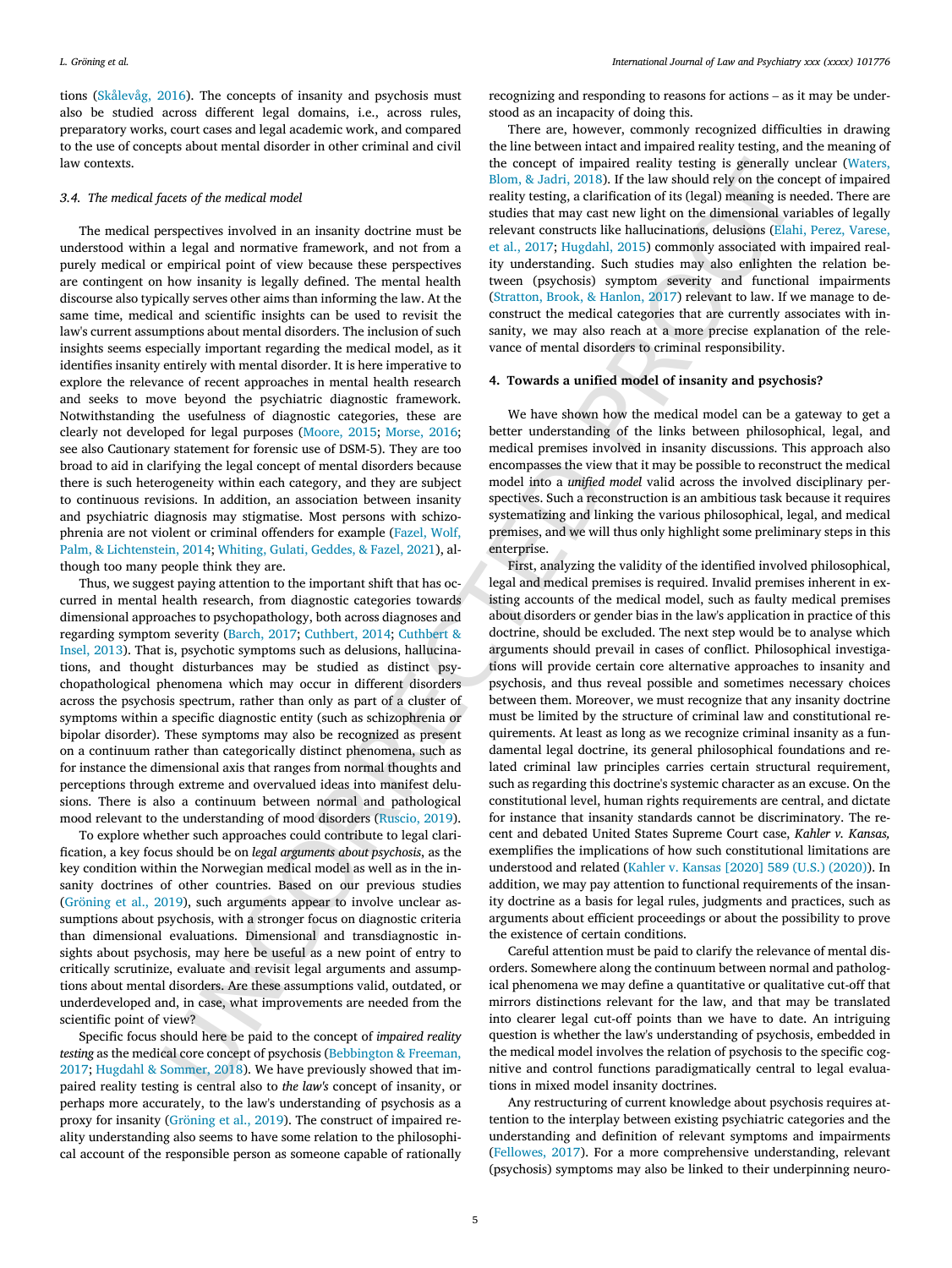biology, the observable behavior, their emotional impact, and the societal and cultural context (Hugdahl & [Sommer,](#page-7-5) 2018). A revisiting of the medical model here raises questions about the law's understanding and legal cultural interpretation of psychosis. For instance, how should psychotic delusions be understood and distinguished from ideological ideas? The law seems to be more reluctant to accept that a seemingly ideologically motivated perpetrator may (also) have been psychotic. This legal point of view may ultimately challenge the link between insanity and scientific perspectives on mental disorders. Even if a medical model would coincide with legal (folk psychologic) ideas, there may also be conceptual arguments against its direct association between insanity and mental illness.

<span id="page-6-17"></span><span id="page-6-10"></span><span id="page-6-3"></span><span id="page-6-2"></span>Another challenge to this relation is that the law does not allow for the complexity embodied by mental health research. How can the law, which needs to be relatively static over time, respond to the rapid development of science? We propose that a reconstruction of the medical model through a dimensional account of psychosis may offer a link between normative views on insanity with empirical knowledge about mental disorders as existing phenomena. A central premise is then that the justified philosophical premises are at least to a certain extent compatible with the findings of newer mental health research. We find this to be plausible, given that they basically share the same reference point: human beings.

be undergood and distinguished from interlogional control in the control in the control in the control interlogional control in the control interlogional control in the control interlogional control interlogional control If such a synthesis of insights is successful and results in a (preliminary) unified insanity model, it must be subjected to a critical test by comparing it with alternative insanity models, as its validity claim also reaches beyond current dichotomies between existing mixed and medical insanity models. As discussed above, the general philosophical premises underlying a medical model, to a large extent coheres with premises involved in the mixed insanity model. Including the internal legal point of view, we may also argue that the practical difference between the models is not significant. Still, at least as a matter of legal principle, the mixed model operates with a two-stage evaluation, requiring both a disorder and that this influenced the crime. A crucial question to answer is then whether our unified model will include the latter stage in the mental disorder assessment. More specifically, will a trans-diagnostic and dimensional account of psychosis as a core for our proposed unified model allow for key normative viewpoints involved in conflicting (mixed) models? If so, within this unified model, the distinction mixed and medical models, as they are traditionally understood, will break down.

## <span id="page-6-18"></span><span id="page-6-16"></span><span id="page-6-13"></span><span id="page-6-8"></span><span id="page-6-6"></span><span id="page-6-1"></span><span id="page-6-0"></span>**5. Concluding remarks**

<span id="page-6-21"></span><span id="page-6-20"></span><span id="page-6-19"></span><span id="page-6-15"></span><span id="page-6-14"></span><span id="page-6-12"></span><span id="page-6-11"></span><span id="page-6-9"></span><span id="page-6-7"></span><span id="page-6-5"></span><span id="page-6-4"></span>Mental illness is one of the most significant public health challenges and many criminal offenders suffer from severe disorders. Considering the serious consequences of linking psychosis to criminal insanity, it is urgent to advance the legal understanding of these phenomena. We have proposed to explore and revisit the medical model to create new understanding of the philosophical, legal, and medical facets of criminal insanity and to advance the legal understanding of psychosis. To carry out this research task, we have suggested a methodology that requires knowledge development across different scientific perspectives and conceptual frameworks. To a certain extent, this also requires the development of a shared scientific language (cf. Buckholtz, Reyna, & [Slobogin,](#page-6-16) 2016), which certainly involves challenges. We are also aware that there may be too many scientific discrepancies to reach a unified model, not least because available mental health research is too inconclusive for legal (and clinical/forensic psychiatric) purposes. A thorough exploration of the links between insanity and mental disorder may also point towards a more fundamental critique of the medical model and the insanity doctrine generally. Nonetheless, to clarify these problems is of great value for legal development. Hopefully, our attempt will at least break down some disciplinary barriers and invite to

further explorations into the different kinds of premises involved in the problem.

#### **Uncited references**

| American Psychiatric Association, 2013                               |
|----------------------------------------------------------------------|
| Bortolotti, Broome and Mameli, 2018                                  |
| Court O.D. the final judgement of Anders Behring Breivik in the July |
| 22 terror case. TOSLO-2011-188627-24, RG. 2012-1153, 2012            |
| Foucault, 1988                                                       |
| Gaebel, Zielasek and J., 2015                                        |
| Human Rights Council, 2009                                           |
| The Official Norwegian Report<br>'NOU 2014:10 Skyldevne,             |
| sakkyndighet og samfunnsvern', n.d                                   |
|                                                                      |

## **Declaration of Competing Interest**

The authors have no conflict of interests.

#### **References**

- Alexy, R., & Peczenik, A. (1990). *The concept of coherence and its significance for discursive rationality*. *Ratio Juris*, *3*, 130–147. [https://doi.org/10.1111/j.1467-](https://doi.org/10.1111/j.1467-9337.1990.tb00076.x) 9337.1990.tb00076.x.
- *Diagnostic and statistical manual of mental disorders*. (2013). (5th ed.). American Psychiatric Association. [https://doi.org/10.1176/appi.books.9780890425596.](https://doi.org/10.1176/appi.books.9780890425596)
- Bankowski, Z., MacCormick, D. N., Summers, R., et al. (2016). On method and methodology. In N. D., MacCormick, & R., Summers (Eds.), *Interpreting statutes: A comparative study (applied legal philosophy)* (pp. 9–28). Routledge.
- Barch, D. M. (2017). *The neural correlates of Transdiagnostic dimensions of psychopathology*. *The American Journal of Psychiatry*, *7*, 613–615. [https://doi.org/10.1176/](https://doi.org/10.1176/appi.ajp.2017.17030289) appi.ajp.2017.17030289.
- Bebbington, P., & Freeman, D. (2017). *Transdiagnostic extension of delusions: Schizophrenia and beyond*. *Schizophrenia Bulletin*, *43*, 273–282. [https://doi.org/10.1093/schbul/](https://doi.org/10.1093/schbul/sbw191) sbw191.
- Bijlsma, J. (2018). *A new interpretation of the modern two-pronged tests for insanity: Why legal insanity should not be a "Status Defense"*. *Netherlands Journal of Legal Philosophy*, *29*–*48*. <https://doi.org/10.5553/NJLP/.000065>.
- Bortolotti, L., Broome, M. R., & Mameli, M. (2018). *Delusions and responsibility for action: Insights from the Breivik case*. *Neuroethics*, *7*, 377–382. [https://doi.org/10.1007/](https://doi.org/10.1007/s12152-013-9198-4) s12152-013-9198-4.
- Brink, D. O. (2013). *Situationism, responsibility, and fair opportunity*. *Social Philosophy and Policy*, *30*, 121–149. [https://doi.org/10.1017/s026505251300006x.](https://doi.org/10.1017/s026505251300006x)
- Buckholtz, J., Reyna, V. F., & Slobogin, C. (2016). *A neuro-legal Lingua Franca: Bridging law and neuroscience on the issue of self-control*. *Mental Health Law & Policy Journal*. Forthcoming, Vanderbilt Public Law Research Paper No. 16–32, Available at SSRN: <https://ssrn.com/abstract=2788178> Accessed 18 November 2021.
- Callahan, L. A., Steadman, H. J., McGreevy, M. A., et al. (1991). *The volume and characteristics of insanity defense pleas: An eight-state study*. *The Bulletin of the American Academy of Psychiatry and the Law*, *19*, 377–382.
- Ceci, S. J., & Burd, K. A. (2016). *Unpacking insanity defence standards: An axperimental study of rationality and control tests in criminal law*. *The European Journal of Psychology Applied to Legal Context*, *8*, 63–68. <https://doi.org/10.1016/j.ejpal.2016.02.004>.
- Court O.D. the final judgement of Anders Behring Breivik in the July 22 terror case. TOSLO-2011-188627-24, RG. 2012–1153. Available in English at. Accessed 18 November 2021 [https://lovdata.no/info/information\\_in\\_english](https://lovdata.no/info/information_in_english). 22 July 2012.
- Cuthbert, B. N. (2014). *The RDoC framework: Facilitating transition from ICD/DSM to dimensional approaches that integrate neuroscience and psychopathology*. *World Psychiatry*, *13*, 28–35. <https://doi.org/10.1002/wps.20087>.
- Cuthbert, B. N., & Insel, T. R. (2013). *Toward the future of psychiatric diagnosis: The seven pillars of RDoC*. *BMC Medicine*, *11*, 126. <https://doi.org/10.1186/1741-7015-11-126>.
- Dahl, A. A. (2013). *Erklæringer og dom i 22. juli-saken - Hva kan vi lære? Tidsskrift for Den norske legeforening*, *133*, 1289–1290. <https://doi.org/10.4045/tidsskr.13.0105>.
- Elahi, A., Perez, A. G., Varese, F., et al. (2017). *Do paranoid delusions exist on a continuum with subclinical paranoia? A multi-method taxometric study*. *Schizophrenia Research*, *190*, 77–81. [https://doi.org/10.1016/j.schres.2017.03.022.](https://doi.org/10.1016/j.schres.2017.03.022)
- Fazel, S., Wolf, A., Palm, C., & Lichtenstein, P. (2014). *Violent crime, suicide, and premature mortality in patients with schizophrenia and related disorders: A 38-year total population study in Sweden*. *Lancet Psychiatry*, *1*, 44–54. [https://doi.org/10.1016/S2215-0366](https://doi.org/10.1016/S2215-0366(14)70223-8) (14)70223-8.
- Fellowes, S. (2017). *Symptom modelling can be influenced by psychiatric categories: Choices for research domain criteria (RDoC)*. *Theoretical Medicine and Bioethics*, *38*, 279–294. [https://doi.org/10.1007/s11017-017-9416-x.](https://doi.org/10.1007/s11017-017-9416-x)
- Foucault, M. (1988). *Madness and [civilization:](http://refhub.elsevier.com/S0160-2527(22)00002-4/rf0095) A history of insanity in the age of reason (Howard R. tr, first [published](http://refhub.elsevier.com/S0160-2527(22)00002-4/rf0095) 1965, Vintage)*.
- Gaebel, W., Zielasek, J., & J. (2015). *Focus on psychosis*. *Dialogues in Clincal Neuroscience*, *17*, 9–18. <https://doi.org/10.31887/DCNS.2015.17.1/wgaebel>.
- Goethals, K. (2018). *Forensic psychiatry and psychology in Europe: A [cross-border](http://refhub.elsevier.com/S0160-2527(22)00002-4/rf0105) study guide*. [Springer.](http://refhub.elsevier.com/S0160-2527(22)00002-4/rf0105)